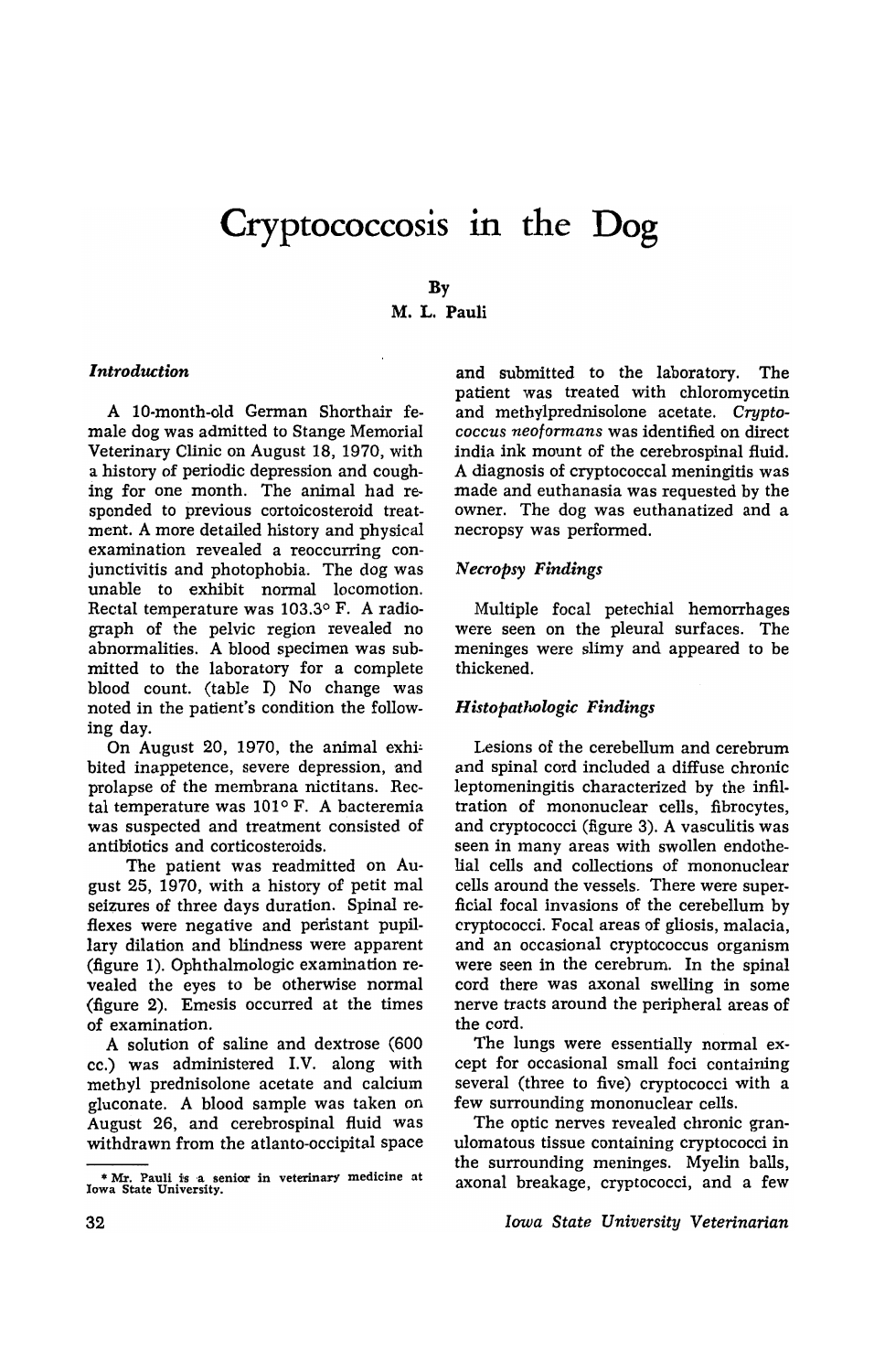

Figure 1. Close.up view of pupillary dilation. Figure 2. Normal fundus.



|                        | $8 - 18$           | $8 - 25$        | $8 - 26$                          |
|------------------------|--------------------|-----------------|-----------------------------------|
| Hb                     |                    | 15.5            | 15.1                              |
| PCV                    | 45                 | 45              | 44                                |
| <b>RBC</b>             | 6,080,000          | 6,120,000       | 6,120,000                         |
| <b>WBC</b>             | 10,300             | 9,200           | 11,100                            |
| Blood Smear            |                    |                 |                                   |
| Eosino                 | 1                  |                 |                                   |
| Seg. Neutro.           | $\overline{74}$    | $\overline{71}$ | 82                                |
| Band Neutro.           | $\overline{\bf 4}$ |                 | 10                                |
| Lympho                 | $\overline{19}$    | 26              | $\overline{5}$                    |
| Mono                   | $\overline{2}$     | $\overline{3}$  | $\overline{3}$                    |
| Platelets              | adeq.              | adeq.           | adeq.                             |
| RBC Morphology         | normal             | normal          | normal                            |
| <b>BUN</b>             |                    | 6.5             | less than 5                       |
| Dirofilaria            | neg.               |                 | neg.                              |
| Glucose                |                    |                 | 120 mg $%$                        |
| VandenBergh<br>direct  |                    |                 | $0.02 \,\mathrm{mg\%}$            |
| indirect               |                    |                 | $0.38$ mg%                        |
| total                  |                    |                 | $0.40$ mg%                        |
| CSF                    |                    |                 |                                   |
| Pandy                  |                    |                 | +                                 |
| Glucose                |                    |                 | 40 mg%                            |
| Cells/mm <sup>3</sup>  |                    |                 | 408                               |
|                        |                    |                 | many RBC<br>17% Lymph<br>83% Seg. |
| <b>Fecal Flotation</b> | neg.               |                 |                                   |

TABLE I. Clinical Pathology

*Issue, No.1, 1971*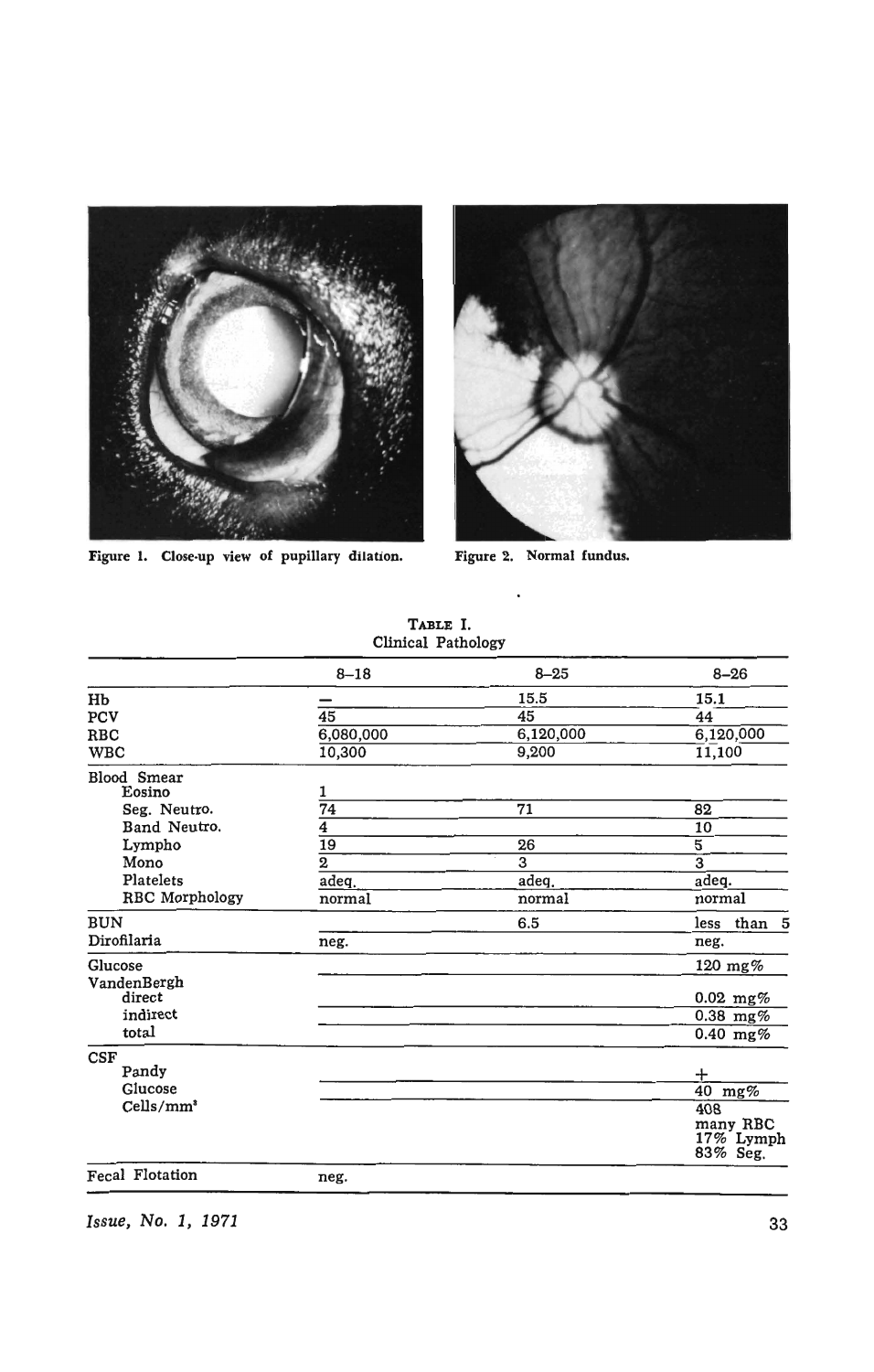



Figure 3. (Top) Cryptococci initially seen in he· macytometer during cell count of cerebrospiral fluid (xI600). (Bottom) Indian ink mount demonstrating gelatinous capsule of Cryptococcus neoformans in cerebrospinal fluid (x3750).

gitter cells were noted. Degeneration was noted in the remainder of the nerve.

Ocular lesions consisted of dilation of the vessels of the optic disc. Numerous cryptococci were present in the meninges around the optic nerve proximal to the optic disc. The ganglion cell layer was vacuolated and lacked neurons in some areas.

#### *Discussion*

Although cryptococcosis in dogs has been reported frequently, (1, 3, 4, 5, 6) it



Figure 4. Chronic leptomeningitis in the cere· bellum.

is the purpose of this discussion to emphasize the importance of a thorough neurologic examination if symptoms are referable to pathology of the brain or spinal cord. Biopsy of the cerebrospinal fluid was necessary to obtain a definitive antemortem diagnosis.

This case was typical of many cases of cryptococcosis since the primary clinical manifestations are often neurological although the primary lesion may be in the skin or lung. Respiratory difficulty and cough may be seen with a variable course of 2 weeks to 2 months. Symptoms are referable to the organ or portion of organ ivolved and include variable temperature, lameness, incordination, pupillary dilation, blindness, depression, paralysis, and death.

*Iowa State University Veterinarian*